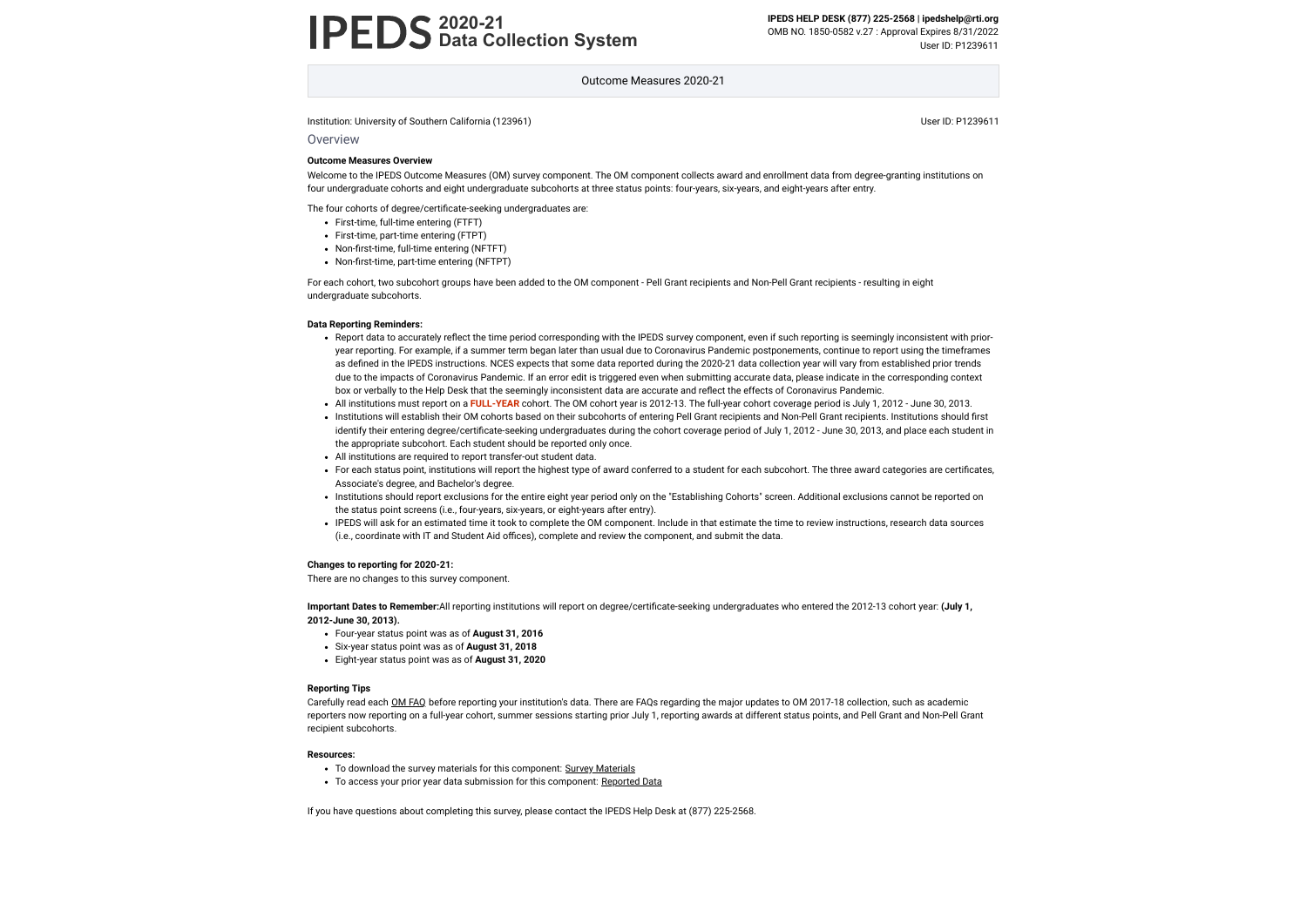Establishing Cohorts

## **2012-13 Entering Undergraduate Cohort**

July 1, 2012-June 30, 2013: Full Year

- Begin by identifying your entering degree/certificate-seeking undergraduates for the full year of July 1, 2012 June 30, 2013.
- Then report each student under one of the eight subcohorts (Pell or Non-Pell Grant recipients FTFT, FTPT, NFTFT, NFTPT).
- Each entering student should be reported only once.
- The four cohorts and total entering students will be calculated based on your subcohort reporting.

NOTE: Once a student is in the cohort, the student remains in the cohort, even if the student's attendance status changes (i.e., full-time to part-time, or vice versa) or if the student drops out, transfers out, or transfers back into the institution during the eight-year period. However, institutions can make adjustments to the cohort for allowable exclusions, which include the death of a student, permanent disability, military deployment, or service on an official church mission or with a foreign aid service of the Federal government. Exclusions are for the ENTIRE eight years for the entering 2012-13 cohort.

| Degree/Certificate-Seeking<br>Undergraduate Students | 2012-13 cohort | Exclusions to<br>2012-13 cohort | Adjusted<br>2012-13 cohort | Prior year<br>Adjusted cohort |  |
|------------------------------------------------------|----------------|---------------------------------|----------------------------|-------------------------------|--|
| First-time entering                                  |                |                                 |                            |                               |  |
| Full-time                                            | 3,308          | 6                               | 3,302                      | 3,420                         |  |
| Pell Grant recipients                                | 618            | 0                               | 618                        | 681                           |  |
| Non-Pell Grant recipients                            | 2,690          | 6                               | 2,684                      | 2,739                         |  |
| Part-time                                            | 8              | $\mathbf 0$                     | 8                          | 3                             |  |
| Pell Grant recipients                                | $\mathbf 0$    | 0                               | $\mathbf 0$                | $\mathbf{1}$                  |  |
| Non-Pell Grant recipients                            | 8              | 0                               | 8                          | $\overline{2}$                |  |
| Non-First-time entering                              |                |                                 |                            |                               |  |
| Full-time                                            | 2,021          | $\overline{2}$                  | 2,019                      | 1,745                         |  |
| Pell Grant recipients                                | 703            | $\mathbf 0$                     | 703                        | 599                           |  |
| Non-Pell Grant recipients                            | 1,318          | $\overline{2}$                  | 1,316                      | 1,146                         |  |
| Part-time                                            | 14             | $\mathbf{0}$                    | 14                         | 14                            |  |
| Pell Grant recipients                                | $\overline{2}$ | $\mathbf 0$                     | $\overline{2}$             |                               |  |
| Non-Pell Grant recipients                            | 12             | 0                               | 12                         | 14                            |  |
|                                                      |                |                                 |                            |                               |  |
| <b>Total Entering</b>                                | 5,351          | 8                               | 5,343                      | 5,182                         |  |
| <b>Pell Grant recipients</b>                         | 1,323          | 0                               | 1,323                      | 1,281                         |  |
| <b>Non-Pell Grant recipients</b>                     | 4,028          | 8                               | 4,020                      | 3,901                         |  |

The following reference table is based on institutional data reported in the specified data collections. Data reported on this screen (Establishing Cohorts for OM) have been compared with the data below. To review your prior reported data, go to the Tools menu in the IPEDS Data Collection System -> Go to Collection Level Data Center --> Look up an Institution --> Select your institution --> Select "Reported Data"

|                             | 2012 Fall Enrollment,<br>2012-13 Spring Collection | 2012 Pell Grant data<br>from Student Financial Aid,<br>2013-14 Winter Collection |  |
|-----------------------------|----------------------------------------------------|----------------------------------------------------------------------------------|--|
| First-time, Full-time       | 3,016                                              | 556                                                                              |  |
| First-time, Part-time       | 5                                                  | N/A                                                                              |  |
| Non-First-time, Full-time   | 1.646                                              | N/A                                                                              |  |
| Non-First-time, Part-time   | 12                                                 | N/A                                                                              |  |
| <b>Total Undergraduates</b> | N/A                                                | 4,227                                                                            |  |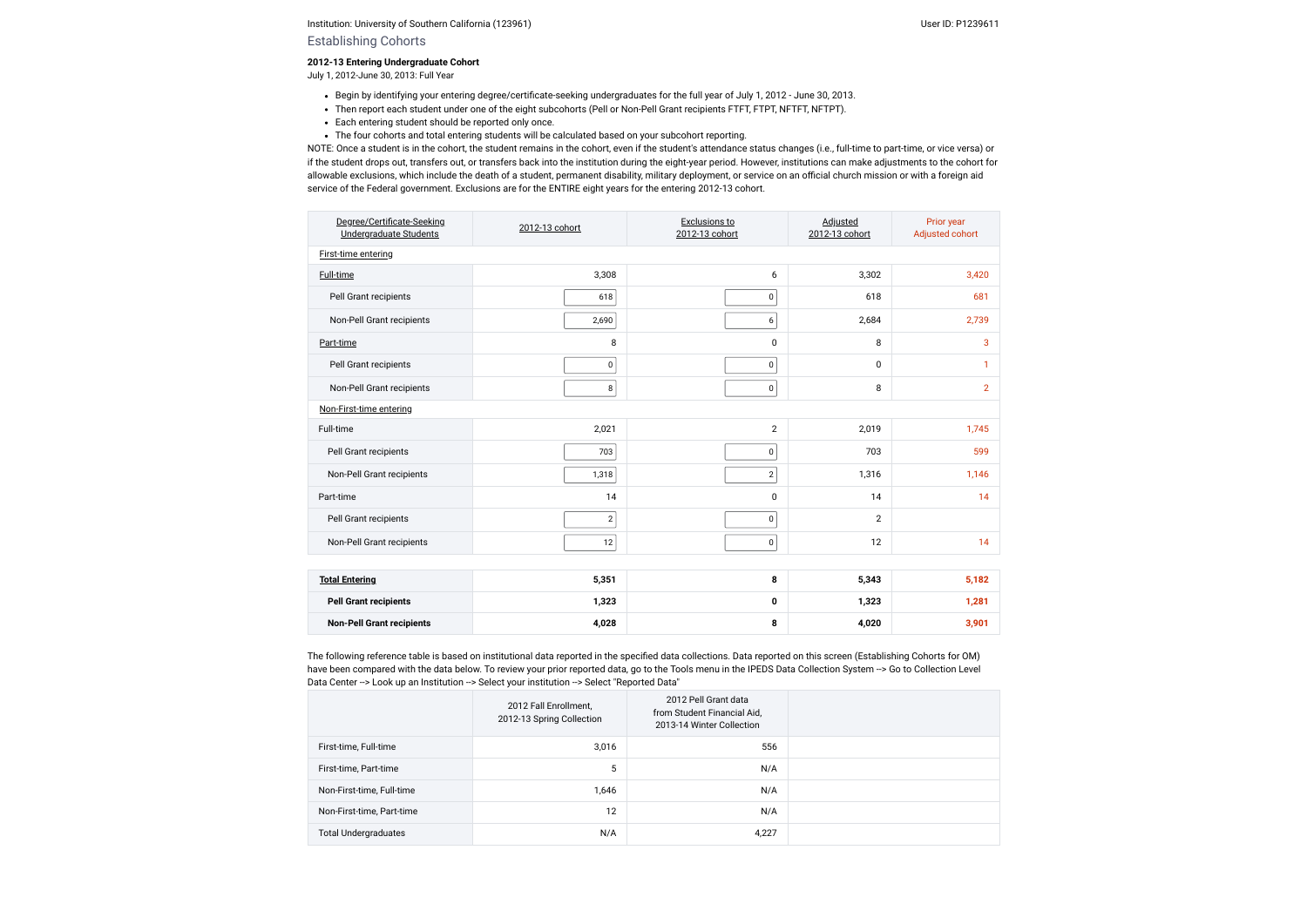Award Status at Four Years

# **Award Status at Four Years After Entry 2012-13 Entering Undergraduate Cohort**

(July 1, 2012-June 30, 2013: Full Year)

Directions: From the adjusted 2012-13 cohort, report the number of students who earned an award at four years after entry for each subcohort. Report the highest award earned for each degree/certificate-seeking student for the four-year status point (August 31, 2016) even if a student earns multiple awards.

| Undergraduate Students |                                  | Adjusted<br>2012-13 cohort |              | Number of students conferred an award<br>by your institution<br>(Highest Award by August 31, 2016) |                | Total number of<br>adjusted cohort<br>that received an award | Percent of adjusted<br>cohort that received<br>an award from your |  |
|------------------------|----------------------------------|----------------------------|--------------|----------------------------------------------------------------------------------------------------|----------------|--------------------------------------------------------------|-------------------------------------------------------------------|--|
|                        |                                  |                            | Certificates | Associate's                                                                                        | Bachelor's     | from your institution                                        | institution                                                       |  |
| First-time entering    |                                  |                            |              |                                                                                                    |                |                                                              |                                                                   |  |
|                        | Full-time                        | 3,302                      | 0            | 0                                                                                                  | 2,534          | 2,534                                                        | 77                                                                |  |
|                        | Pell Grant recipients            | 618                        | $\mathbf 0$  | $\mathsf 0$                                                                                        | 444            | 444                                                          | 72                                                                |  |
|                        | Non-Pell Grant recipients        | 2,684                      | $\mathbf 0$  | $\mathbf 0$                                                                                        | 2,090          | 2,090                                                        | 78                                                                |  |
|                        | Part-time                        | 8                          | 0            | 0                                                                                                  | $\overline{2}$ | $\overline{2}$                                               | 25                                                                |  |
|                        | Pell Grant recipients            | $\mathbf 0$                | $\mathbf 0$  | $\pmb{0}$                                                                                          | $\mathbf 0$    | $\mathbf{0}$                                                 |                                                                   |  |
|                        | Non-Pell Grant recipients        | 8                          | $\mathbf 0$  | 0                                                                                                  | $\overline{2}$ | $\overline{2}$                                               | 25                                                                |  |
|                        | Non-First-time entering          |                            |              |                                                                                                    |                |                                                              |                                                                   |  |
|                        | Full-time                        | 2,019                      | 0            | 0                                                                                                  | 1,799          | 1,799                                                        | 89                                                                |  |
|                        | Pell Grant recipients            | 703                        | $\mathbf 0$  | $\pmb{0}$                                                                                          | 626            | 626                                                          | 89                                                                |  |
|                        | Non-Pell Grant recipients        | 1,316                      | $\mathbf 0$  | 0                                                                                                  | 1,173          | 1,173                                                        | 89                                                                |  |
|                        | Part-time                        | 14                         | 0            | 0                                                                                                  | 6              | 6                                                            | 43                                                                |  |
|                        | Pell Grant recipients            | $\overline{2}$             | $\pmb{0}$    | $\mathbf 0$                                                                                        | $\overline{2}$ | $\mathbf{2}$                                                 | 100                                                               |  |
|                        | Non-Pell Grant recipients        | 12                         | $\pmb{0}$    | 0                                                                                                  | 4              | 4                                                            | 33                                                                |  |
|                        |                                  |                            |              |                                                                                                    |                |                                                              |                                                                   |  |
|                        | <b>Total Entering</b>            | 5.343                      | $\mathbf 0$  | 0                                                                                                  | 4,341          | 4,341                                                        | 81                                                                |  |
|                        | <b>Pell Grant recipients</b>     | 1,323                      | 0            | 0                                                                                                  | 1,072          | 1,072                                                        | 81                                                                |  |
|                        | <b>Non-Pell Grant recipients</b> | 4.020                      | 0            | 0                                                                                                  | 3.269          | 3,269                                                        | 81                                                                |  |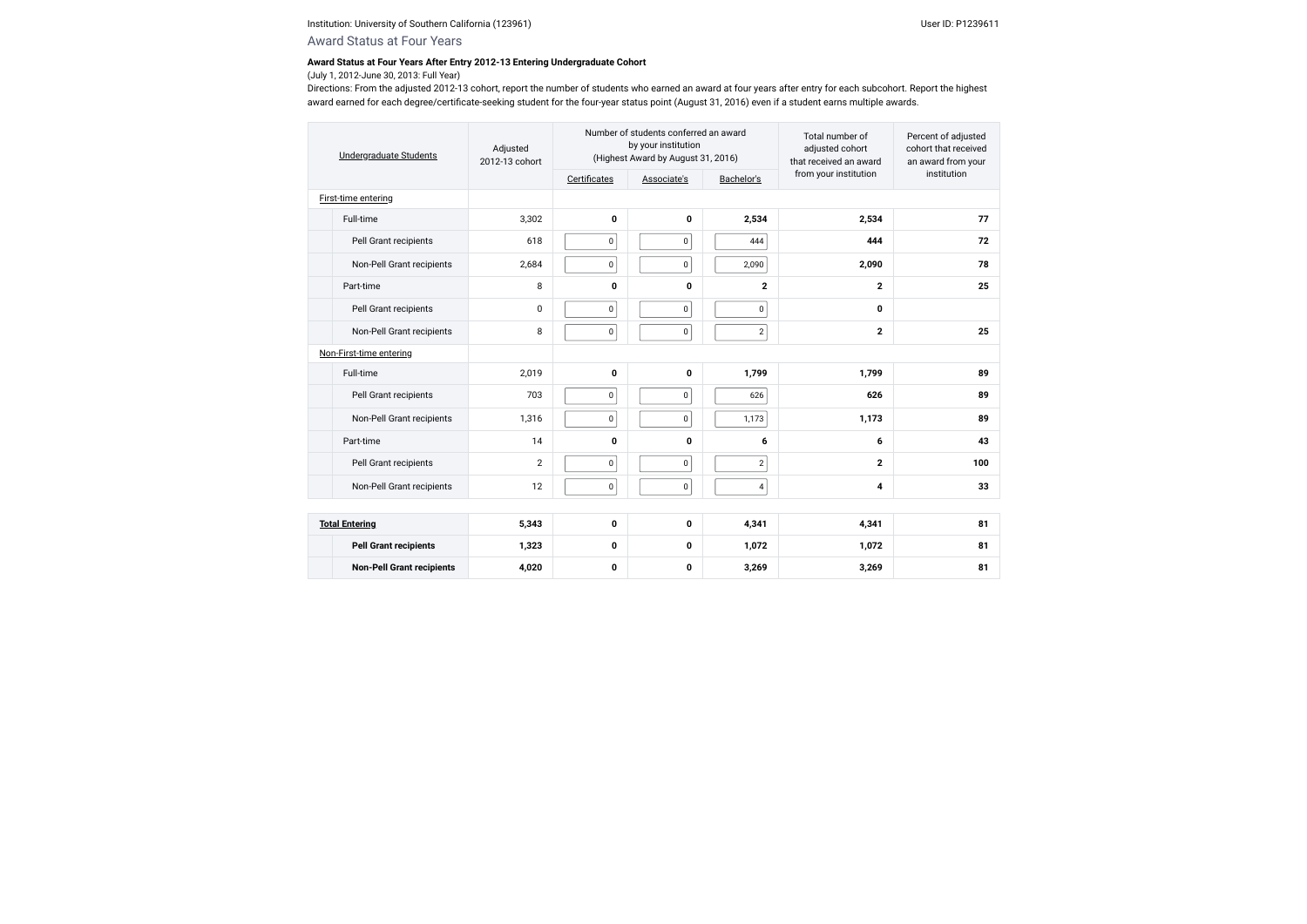Award Status at Six Years

# **Award Status at Six Years After Entry 2012-13 Entering Undergraduate Cohort**

(July 1, 2012-June 30, 2013: Full Year)

Directions: From the adjusted 2012-13 cohort, report the number of students who earned an award at six years after entry for each subcohort. Report the highest award earned for each degree/certificate-seeking student for the six-year status point (August 31, 2018) even if a student earns multiple awards.

| Adjusted<br>2012-13<br><b>Undergraduate Students</b><br>cohort |                                  |                |                     | Number of students conferred an award<br>by your institution<br>(Highest Award through August 31, 2018) | <b>Total number of</b><br>adjusted cohort<br>that received an<br>award | Percent of<br>adiusted<br>cohort that<br>received<br>an award from |                     |  |
|----------------------------------------------------------------|----------------------------------|----------------|---------------------|---------------------------------------------------------------------------------------------------------|------------------------------------------------------------------------|--------------------------------------------------------------------|---------------------|--|
|                                                                |                                  |                | <b>Certificates</b> | Associate's                                                                                             | <b>Bachelor's</b>                                                      | from your institution                                              | your<br>institution |  |
|                                                                | First-time entering              |                |                     |                                                                                                         |                                                                        |                                                                    |                     |  |
|                                                                | Full-time                        | 3,302          | 0                   | $\mathbf 0$                                                                                             | 3,035                                                                  | 3,035                                                              | 92                  |  |
|                                                                | Pell Grant recipients            | 618            | 0                   | $\overline{0}$                                                                                          | 565                                                                    | 565                                                                | 91                  |  |
|                                                                | Non-Pell Grant recipients        | 2,684          | $\pmb{0}$           | 0                                                                                                       | 2,470                                                                  | 2,470                                                              | 92                  |  |
|                                                                | Part-time                        | 8              | $\mathbf{0}$        | $\mathbf{0}$                                                                                            | 4                                                                      | 4                                                                  | 50                  |  |
|                                                                | Pell Grant recipients            | $\mathbf 0$    | 0                   | $\overline{0}$                                                                                          | 0                                                                      | 0                                                                  |                     |  |
|                                                                | Non-Pell Grant recipients        | 8              | 0                   | 0                                                                                                       | $\overline{4}$                                                         | 4                                                                  | 50                  |  |
|                                                                | Non-First-time entering          |                |                     |                                                                                                         |                                                                        |                                                                    |                     |  |
|                                                                | Full-time                        | 2,019          | 0                   | 0                                                                                                       | 1,874                                                                  | 1,874                                                              | 93                  |  |
|                                                                | Pell Grant recipients            | 703            | 0                   | 0                                                                                                       | 652                                                                    | 652                                                                | 93                  |  |
|                                                                | Non-Pell Grant recipients        | 1,316          | 0                   | 0                                                                                                       | 1,222                                                                  | 1,222                                                              | 93                  |  |
|                                                                | Part-time                        | 14             | 0                   | 0                                                                                                       | 8                                                                      | 8                                                                  | 57                  |  |
|                                                                | Pell Grant recipients            | $\overline{2}$ | 0                   | 0                                                                                                       | $\overline{2}$                                                         | $\mathbf{2}$                                                       | 100                 |  |
|                                                                | Non-Pell Grant recipients        | 12             | 0                   | 0                                                                                                       | 6                                                                      | 6                                                                  | 50                  |  |
|                                                                |                                  |                |                     |                                                                                                         |                                                                        |                                                                    |                     |  |
|                                                                | <b>Total Entering</b>            | 5,343          | 0                   | $\mathbf 0$                                                                                             | 4,921                                                                  | 4,921                                                              | 92                  |  |
|                                                                | <b>Pell Grant recipients</b>     | 1,323          | 0                   | $\bf{0}$                                                                                                | 1,219                                                                  | 1,219                                                              | 92                  |  |
|                                                                | <b>Non-Pell Grant recipients</b> | 4,020          | 0                   | $\mathbf 0$                                                                                             | 3,702                                                                  | 3,702                                                              | 92                  |  |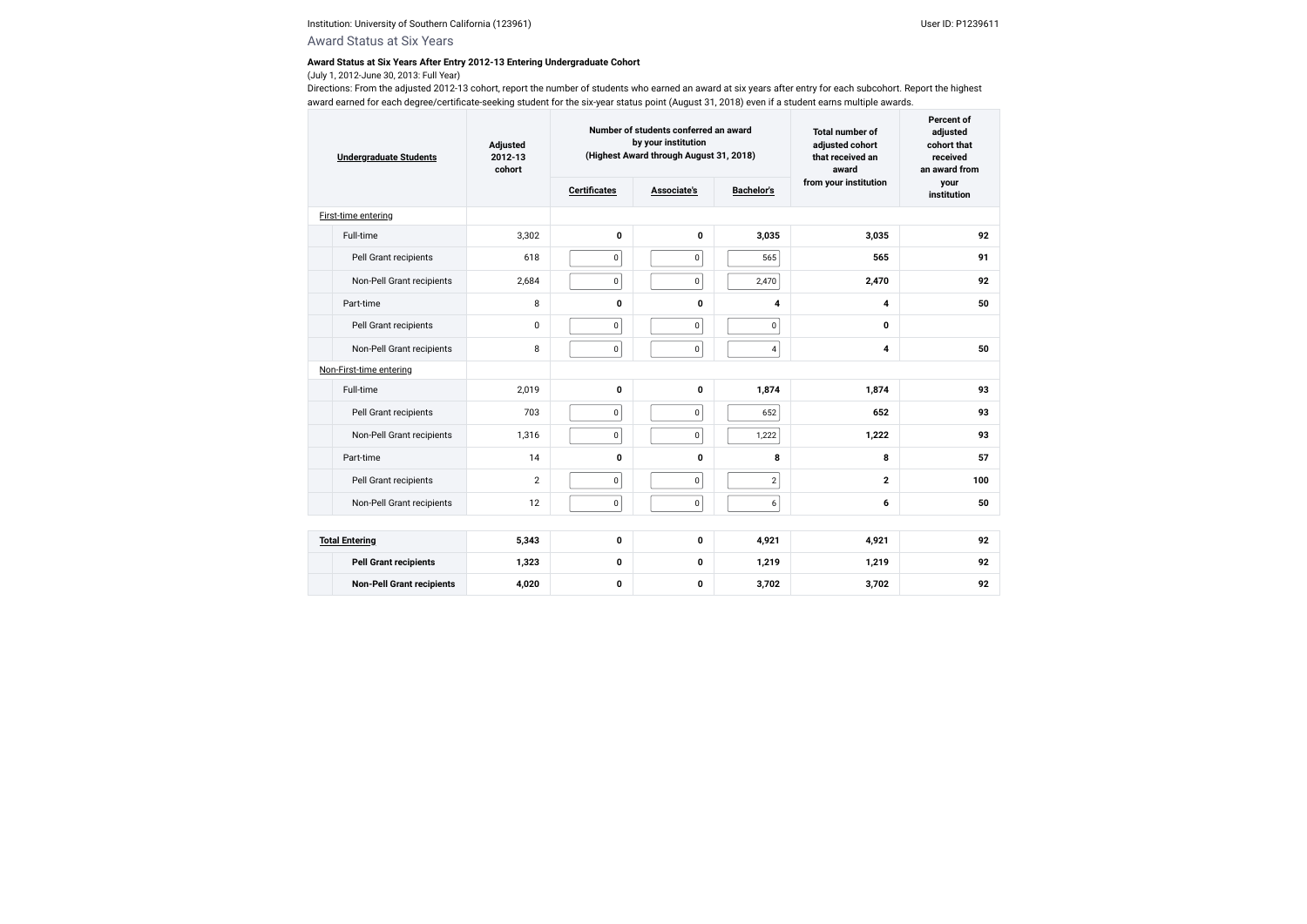Award and Enrollment Status at Eight Years

## **Award and Enrollment Status at Eight Years After Entry: 2012-13 Entering Undergraduate Cohort**

(July 1, 2012-June 30, 2013: Full Year)

- From the adjusted 2012-13 cohort, report the number of students who earned an award at eight years after entry for each subcohort.
- Report the highest award earned for each degree/certificate-seeking student for the eight-year status point (August 31, 2020) even if a student earns multiple awards.
- . For students who did not receive an award from your institution, first report the number of students who are still enrolled at your institution, and then report the number of students who had enrolled at another institut eight-year period.

|                                  | Adjusted<br>2012-13<br>cohort | Award Status at Eight Years After Entry                                                              |              |                                  |                                                                                      |                                                                                |                                                                                                                  | Enrollment Status at Eight Years After Entry       |                                                                                             |                                                                                    |                                                                                      |                                                                                                                                                            |
|----------------------------------|-------------------------------|------------------------------------------------------------------------------------------------------|--------------|----------------------------------|--------------------------------------------------------------------------------------|--------------------------------------------------------------------------------|------------------------------------------------------------------------------------------------------------------|----------------------------------------------------|---------------------------------------------------------------------------------------------|------------------------------------------------------------------------------------|--------------------------------------------------------------------------------------|------------------------------------------------------------------------------------------------------------------------------------------------------------|
| Undergraduate Students           |                               | Number of students conferred an award by your<br>institution<br>(From Entry through August 31, 2020) |              | Total<br>Percent<br>number<br>of |                                                                                      | <b>Prior Year</b><br>Total<br>number                                           | Number of students who did not receive an award from your<br>institution<br>(From entry through August 31, 2020) |                                                    |                                                                                             |                                                                                    | Percent of<br>adjusted<br>cohort that did                                            |                                                                                                                                                            |
|                                  |                               | Certificates                                                                                         | Associate's  | Bachelor's                       | of<br>adjusted<br>cohort<br>that<br>received<br>an award<br>from your<br>institution | adjusted<br>cohort<br>that<br>received<br>an award<br>from your<br>institution | of<br>adjusted<br>cohort<br>that<br>received<br>an award<br>from your<br>institution                             | Number still<br>enrolled at<br>your<br>institution | Number who<br>enrolled at<br>another<br>institution<br>after leaving<br>your<br>institution | Number of<br>students<br>whose<br>subsequent<br>enrollment<br>status is<br>unknown | Total<br>number<br>who did<br>not<br>receive<br>an award<br>from your<br>institution | not receive an<br>award, but are<br>still enrolled at<br>your institution<br>or enrolled at<br>another<br>institution<br>after leaving<br>your institution |
| First-time entering              |                               |                                                                                                      |              |                                  |                                                                                      |                                                                                |                                                                                                                  |                                                    |                                                                                             |                                                                                    |                                                                                      |                                                                                                                                                            |
| Full-time                        | 3,302                         | 0                                                                                                    | 0            | 3,065                            | 3,065                                                                                | 93                                                                             | 3,172                                                                                                            | 8                                                  | 33                                                                                          | 196                                                                                | 237                                                                                  | $\mathbf{1}$                                                                                                                                               |
| Pell Grant recipients            | 618                           | $\overline{0}$                                                                                       | $\mathsf 0$  | 572                              | 572                                                                                  | 93                                                                             | 617                                                                                                              | $\mathbf{1}$                                       | 7                                                                                           | 38                                                                                 | 46                                                                                   | $\mathbf{1}$                                                                                                                                               |
| Non-Pell Grant recipients        | 2,684                         | $\overline{0}$                                                                                       | $\mathbf{0}$ | 2,493                            | 2,493                                                                                | 93                                                                             | 2,555                                                                                                            | $\overline{7}$                                     | 26                                                                                          | 158                                                                                | 191                                                                                  | $\mathbf{1}$                                                                                                                                               |
| Part-time                        | 8                             | 0                                                                                                    | $\mathbf 0$  | 6                                | 6                                                                                    | 75                                                                             | $\overline{2}$                                                                                                   | $\mathbf 0$                                        | $\mathbf{1}$                                                                                | $\overline{1}$                                                                     | $\overline{2}$                                                                       | 13                                                                                                                                                         |
| Pell Grant recipients            | $\mathbf 0$                   | $\overline{0}$                                                                                       | $\mathsf 0$  | $\pmb{0}$                        | $\mathsf 0$                                                                          |                                                                                | 1                                                                                                                | $\pmb{0}$                                          | 0                                                                                           | $\mathbf 0$                                                                        | $\mathsf 0$                                                                          |                                                                                                                                                            |
| Non-Pell Grant recipients        | 8                             | $\overline{0}$                                                                                       | $\mathbf 0$  | $\boldsymbol{6}$                 | 6                                                                                    | 75                                                                             | 1                                                                                                                | $\mathsf 0$                                        | 1 <sup>1</sup>                                                                              | $\mathbf{1}$                                                                       | $\overline{2}$                                                                       | 13                                                                                                                                                         |
| Non-First-time entering          |                               |                                                                                                      |              |                                  |                                                                                      |                                                                                |                                                                                                                  |                                                    |                                                                                             |                                                                                    |                                                                                      |                                                                                                                                                            |
| Full-time                        | 2,019                         | 0                                                                                                    | 0            | 1,886                            | 1,886                                                                                | 93                                                                             | 1,612                                                                                                            | 8                                                  | 27                                                                                          | 98                                                                                 | 133                                                                                  | $\overline{2}$                                                                                                                                             |
| Pell Grant recipients            | 703                           | $\overline{0}$                                                                                       | $\mathsf 0$  | 659                              | 659                                                                                  | 94                                                                             | 546                                                                                                              | $\mathsf S$                                        | 8                                                                                           | 31                                                                                 | 44                                                                                   | $\overline{2}$                                                                                                                                             |
| Non-Pell Grant recipients        | 1,316                         | $\overline{0}$                                                                                       | $\mathbf 0$  | 1,227                            | 1,227                                                                                | 93                                                                             | 1,066                                                                                                            | $\mathsf 3$                                        | 19                                                                                          | 67                                                                                 | 89                                                                                   | $\overline{2}$                                                                                                                                             |
| Part-time                        | 14                            | $\mathbf 0$                                                                                          | $\mathbf 0$  | 9                                | 9                                                                                    | 64                                                                             | 6                                                                                                                | $\mathbf{1}$                                       | $\mathbf 0$                                                                                 | $\overline{4}$                                                                     | 5                                                                                    | $\overline{7}$                                                                                                                                             |
| Pell Grant recipients            | $\overline{2}$                | $\overline{0}$                                                                                       | $\mathbf 0$  | $\sqrt{2}$                       | $\overline{2}$                                                                       | 100                                                                            |                                                                                                                  | $\mathbf 0$                                        | 0 <sup>1</sup>                                                                              | 0                                                                                  | $\mathsf 0$                                                                          | $\pmb{0}$                                                                                                                                                  |
| Non-Pell Grant recipients        | 12                            | $\overline{0}$                                                                                       | $\mathbf{0}$ | $\overline{7}$                   | $\overline{7}$                                                                       | 58                                                                             | 6                                                                                                                | $\mathbf{1}$                                       | $\overline{0}$                                                                              | $\overline{4}$                                                                     | $\sqrt{5}$                                                                           | 8                                                                                                                                                          |
|                                  |                               |                                                                                                      |              |                                  |                                                                                      |                                                                                |                                                                                                                  |                                                    |                                                                                             |                                                                                    |                                                                                      |                                                                                                                                                            |
| <b>Total Entering</b>            | 5,343                         | $\mathbf 0$                                                                                          | 0            | 4,966                            | 4,966                                                                                | 93                                                                             | 4,792                                                                                                            | 17                                                 | 61                                                                                          | 299                                                                                | 377                                                                                  | $\mathbf{1}$                                                                                                                                               |
| <b>Pell Grant recipients</b>     | 1,323                         | $\mathbf 0$                                                                                          | 0            | 1,233                            | 1,233                                                                                | 93                                                                             | 1,164                                                                                                            | 6                                                  | 15                                                                                          | 69                                                                                 | 90                                                                                   | $\mathbf{2}$                                                                                                                                               |
| <b>Non-Pell Grant recipients</b> | 4,020                         | 0                                                                                                    | 0            | 3,733                            | 3,733                                                                                | 93                                                                             | 3,628                                                                                                            | 11                                                 | 46                                                                                          | 230                                                                                | 287                                                                                  | $\mathbf{1}$                                                                                                                                               |

You may use the box below to provide additional context for the data you have reported above. Context notes will be posted on the College Navigator website. Therefore, you should write all context notes using proper gramma (e.g., complete sentences with punctuation) and common language that can be easily understood by students and parents (e.g., spell out acronyms).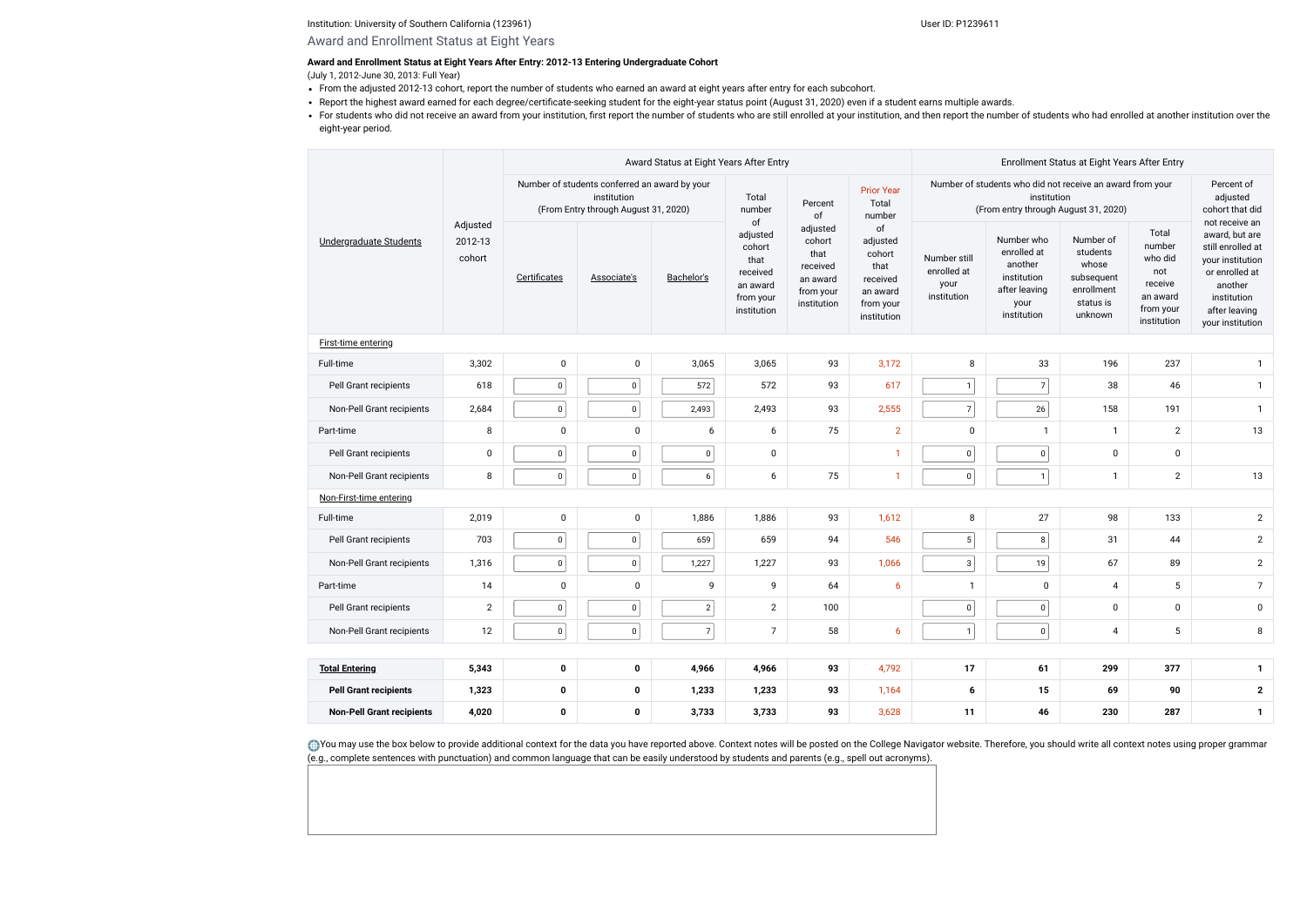# Summary

## **Outcome Measures Component Summary**

IPEDS collects important information regarding your institution. All data reported in IPEDS survey components become available in the IPEDS Data Center and appear as aggregated data in various Department of Education reports. Additionally, some of the reported data appears specifically for your institution through the College Navigator website and is included in your institution's Data Feedback Report (DFR). The purpose of this summary is to provide you an opportunity to view some of the data that, when accepted through the IPEDS quality control process, will appear on the College Navigator website and/or your DFR. College Navigator is updated approximately three months after the data collection period closes and Data Feedback Reports will be available through the Data [Center](https://nces.ed.gov/ipeds/use-the-data) and sent to your institution's CEO in November 2020.

Please review your data for accuracy. If you have questions about the data displayed below after reviewing the data reported on the survey screens, please contact the IPEDS Help Desk at: 1-877-225-2568 or [ipedshelp@rti.org](mailto:ipedshelp@rti.org).

| Cohort                    | 4-year<br><b>Award Rate</b> | 6-year<br><b>Award Rate</b> | 8-year<br>Award Rate | Still enrolled<br>at your institution<br>after 8 years | Did not receive an<br>award and subsequently<br>enrolled at another<br>institution |  |
|---------------------------|-----------------------------|-----------------------------|----------------------|--------------------------------------------------------|------------------------------------------------------------------------------------|--|
| First-time entering       |                             |                             |                      |                                                        |                                                                                    |  |
| Full-time                 | 77%                         | 92%                         | 93%                  | 0%                                                     | 1%                                                                                 |  |
| Pell Grant recipients     | 72%                         | 91%                         | 93%                  | 0%                                                     | 1%                                                                                 |  |
| Non-Pell Grant recipients | 78%                         | 92%                         | 93%                  | 0%                                                     | 1%                                                                                 |  |
| Part-time                 | 25%                         | 50%                         | 75%                  | 0%                                                     | 13%                                                                                |  |
| Pell Grant recipients     | N/A                         | N/A                         | N/A                  | N/A                                                    | N/A                                                                                |  |
| Non-Pell Grant recipients | 25%                         | 50%                         | 75%                  | 0%                                                     | 13%                                                                                |  |
| Non-First-time entering   |                             |                             |                      |                                                        |                                                                                    |  |
| Full-time                 | 89%                         | 93%                         | 93%                  | 0%                                                     | 1%                                                                                 |  |
| Pell Grant recipients     | 89%                         | 93%                         | 94%                  | 1%                                                     | 1%                                                                                 |  |
| Non-Pell Grant recipients | 89%                         | 93%                         | 93%                  | 0%                                                     | 1%                                                                                 |  |
| Part-time                 | 43%                         | 57%                         | 64%                  | 7%                                                     | 0%                                                                                 |  |
| Pell Grant recipients     | 100%                        | 100%                        | 100%                 | 0%                                                     | 0%                                                                                 |  |
| Non-Pell Grant recipients | 33%                         | 50%                         | 58%                  | 8%                                                     | 0%                                                                                 |  |
|                           |                             |                             |                      |                                                        |                                                                                    |  |
| <b>Total Entering</b>     | 81%                         | 92%                         | 93%                  | 0%                                                     | 1%                                                                                 |  |
| Pell Grant recipients     | 81%                         | 92%                         | 93%                  | 0%                                                     | 1%                                                                                 |  |
| Non-Pell Grant recipients | 81%                         | 92%                         | 93%                  | 0%                                                     | 1%                                                                                 |  |